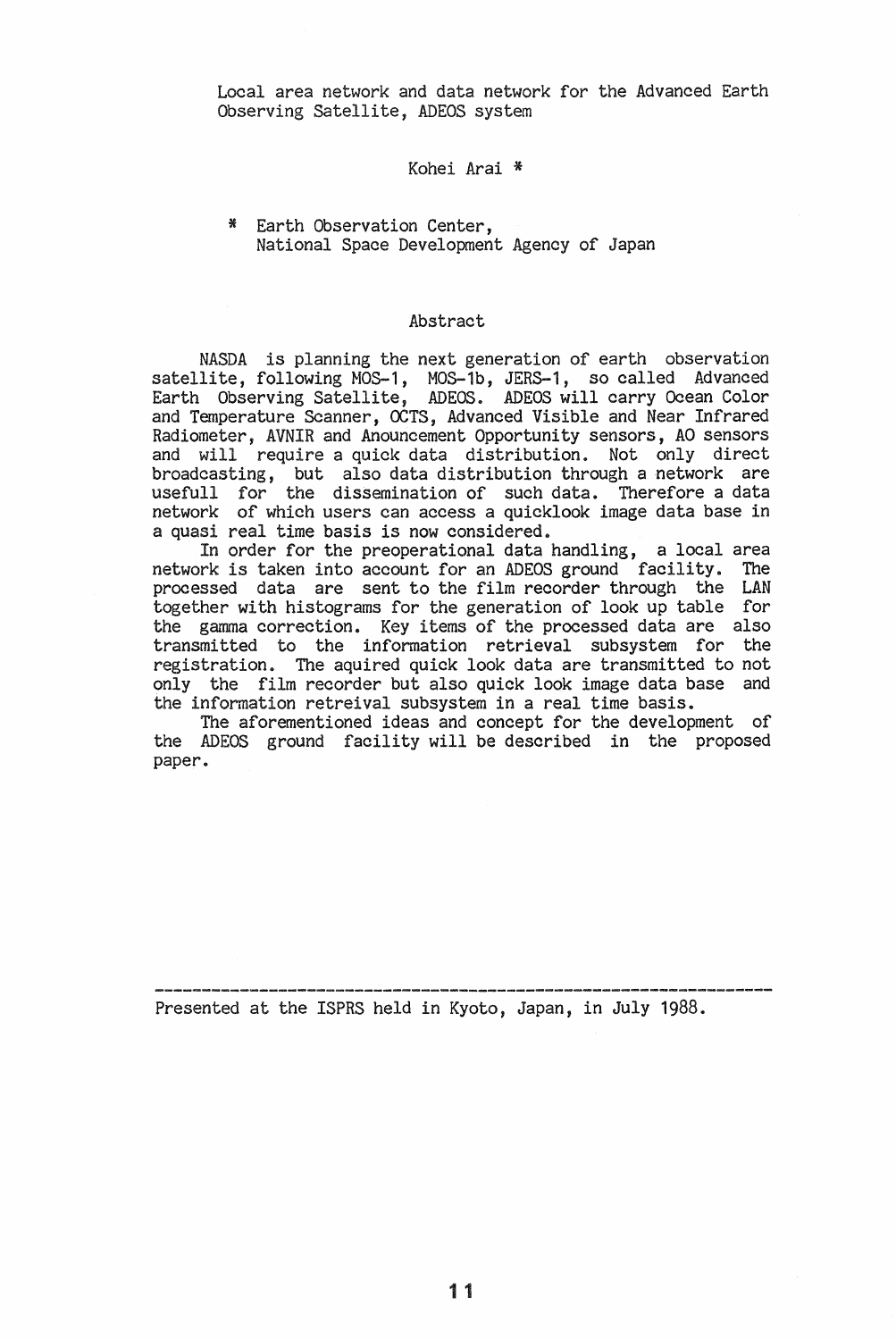Primary purposes of the development of the Advanced Earth Observing Satellite : ADEOS are

i) to provide opportunities to onboard mission instruments and collect information using the instruments for the countries in the world.

ii) to ensure earth observing data starting with MOS-1 through MOS-1b, JERS-1,

iii) to establish the fandamental technologies on development of the Polar Orbiting Platform. Outline of the ADEOS system has been introduced in Ref.1.

In order to respond to requirements or social demands for earth observation from space, earth observation system consists of not only satellite but also ground facilities including data networks for transmission of mission data, should be matured and improved. For instance, there must exists a strong desire of real time or quasi real time data transmission for the purpose of finding of the fishery ground area, desaster prevention. of the fishery ground area, desaster prevention, monitoring sea ice, and so on. Therefore satellite orbit should be determined to increase the observation frequency, namely, subcycle of satellite orbit should be minimized, futhermore, quick transmission of the mission data such as direct quick transmission of the mission data such transmission for local users' stations, data transmission of the acquired and processed data through a network, should be taken into account. On the other hand, efficiency of ground facilities on data handling and processing should also be improved.

Regarding with image data networks, NOAA has a plan of NOAAport (Ref.2), ESA also has a TIROS-net (Ref.3), and NASA has a plan of EOSDIS: EOS Data and Information System (Ref.4) while NASDA has a plan of SODS: Space Operation and Data System  $(Ref.5)$ .

This paper will deal with local area network for improvement of the efficiency of ground facilities on data handling, and data network for quick data transmission for ADEOS system, and will describe the relationship between SODS and image data network. Furthermore Direct Transmission for Local Users' stations : DTL system for decimated OCTS data transmission will also be descrived.

2. The communication link for ADEOS data transmission

2-1. The ADEOS data link system

The ADEOS data link system is illustrated in Fig.1. Mission data are directly transmitted to receiving stations via X-band, and are also transmitted to the specified receiving stations through the Data Relay and Tracking Satellite : DRTS via Ka-band. As the DRTS, NASDA is now planning ETS-VI (available data rate for mission data transmission will be ristricted by 2.6 Mbps ), and EDRTS ( available data rate would be 120 Mbps ) as is<br>indicated in Table 1. ETS-VI will be launched in 1992 followed by ADEOS in 1993, and EDRTS in 1994. Design life for the ADEOS satellite would be three years. Therefore, until the EDRTS is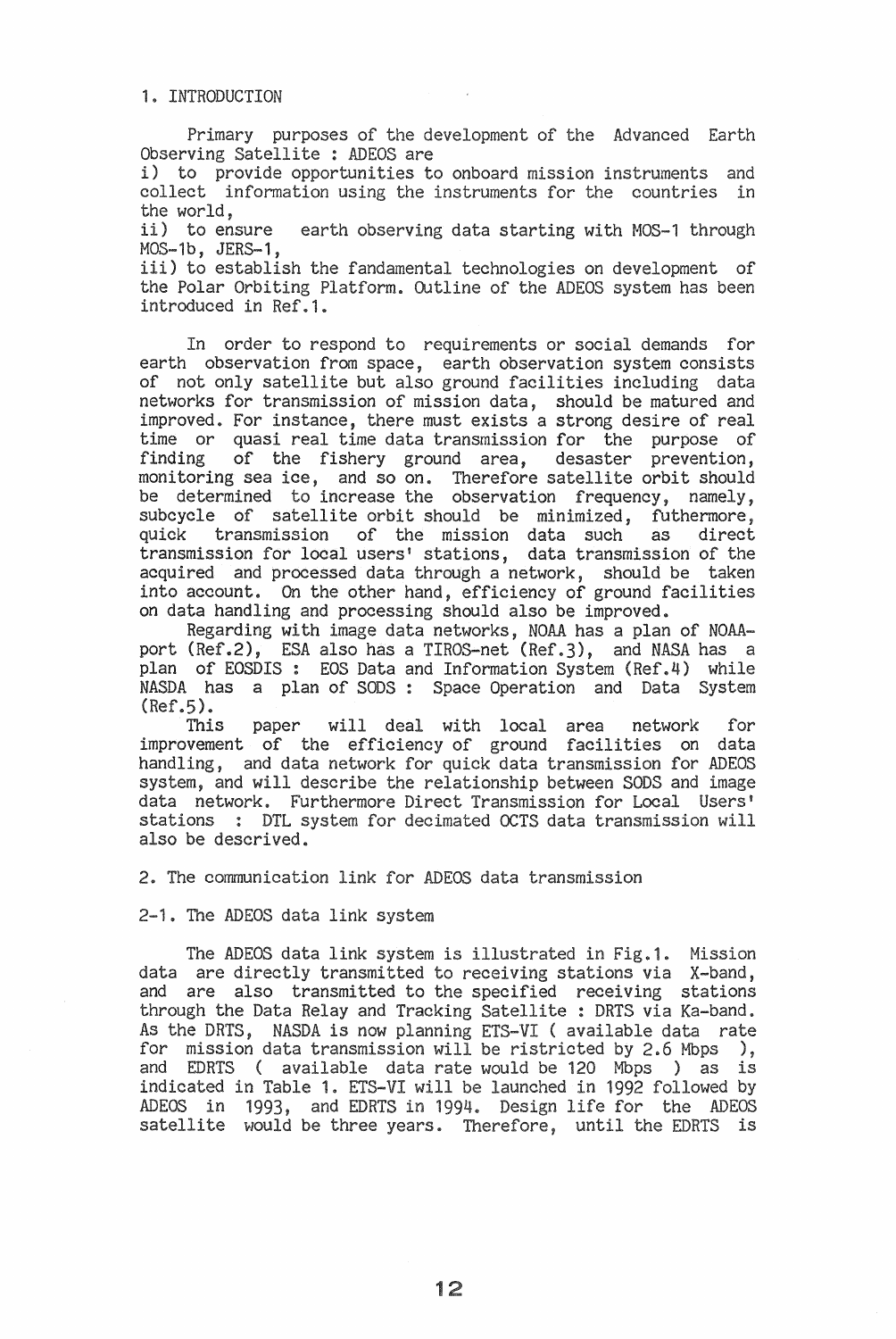launched, only Ocean Color and Temperature Scanner : OCTS data ( data rate for OCTS data would be 2.6 Mbps ) might be transmitted through ETS-VI. After the lauching of the EDRTS satellite, full operation at data transmission through the DRTS satellites will be available.

The ADEOS satellite will carry not only OCTS but also Advanced Visible and Near Infrared Radiometer; AVNIR featuring CCDs as the core sensors while Announcement of Opportunity : AO sensors will also onboarded on the satellite. These sensor data will be transmitted directly to the receiving stations and will also be transmitted to the specified receiving stations through the DRTS satellites.

2-2 Direct Transmission for Local Users

In order for real time data transmission, decimated OCTS data will be transmitted directly to the Local<sup>'</sup> Users' stations such as fishermans' ships, etc, via UHF band.

(1) Channel Selection

Chrolophil concentration : Cc, in general, can be expressed by the following equation.

$$
Cc = a (B1 / B4)
$$

 $(1)$ 

where a and b are coefficients, and B1 and B4 are Digital Count Values : DCVs of band 1 and  $4.$  OCTS will have 6 bands in the visible wavelength region, while 2 bands for near infrared, 1 band for middle infrared, and 3 bands for thermal infrared. On the other hand, it is difficult to have a wide bandwidth in the UHF-band for the direct data transmission to local users. Therefore DTL system will deal with 2 channels of the decimated OCTS data. One of those is the channel cooresponding to the chrolophil concentration expressed by equation (1). The other is<br>one of the thermal infrared bands data. The expected the thermal infrared bands data. The specification of OCTS is shown in Table 2.

(2) Decimation and adjustment of the pixel interval

Instantanuous Field of View: IFOV of OCTS would be 0.85 mrad corresponding to approximately 690 m on the ground at nadir viewing. On the other hand, the acceptable ground resolution of OCTS type of sensors is around  $4 \text{ km}$ . Therefore the decimation factor of 6 is determined. IFOV on the ground is changed by not only the viewing angle but also tilt angle so that the pixel interval will be adjusted by using Look Up Tables : LUTs to compensate the pixel intervals in the scanning direction.

(3) Bandwidth and Modulation scheme for DTL

Data rate of the decimated OCTS data would be 20.6 kbps. Modulation scheme would be PCM( Bi-phase) - PM with the modulation index for PM of 1.2 radian so that bandwidth would be 181.28 kHz.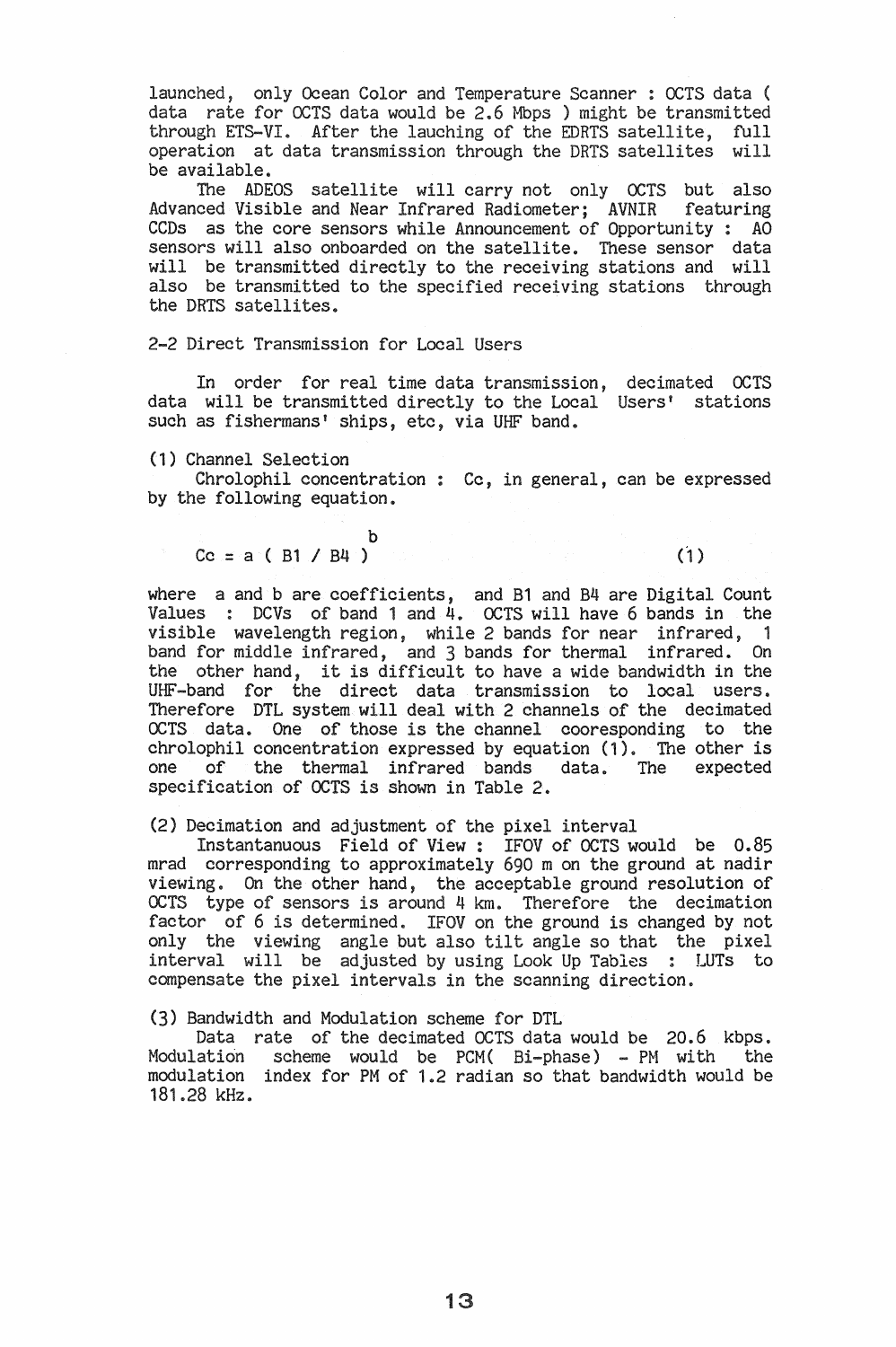3. Local Area Network : LAN for ADEOS ground facility

3-1 Block diagram of the ground facility for ADEOS system

Fig. 2 shows the system block diagram of the ADEOS ground facility. In the time frame of ADEOS operation, Earth Observation Center : EOC of NASDA will acquire the data from LANDSAT-6, SPOT-4, JERS-1, ADEOS, and will also receive the relayed mission data through ETS-VI and EDRTS satellites. Antenna system at EOC will be composed with two antennas for direct reception of mission data via X-band with a buckup function, and two antennas for the reception of data relay and tracking satellites (East and West). These antenna sytems will be supervised by Mission Management Organization : MMO. MMO will gather information and mission requests from Spacecraft Control Center through SODS, Ground Stations: GSs and Users through NOAA-port, TIROS-net, and the other links or networks, and will make operation schedules for ground facility then distribute to each subsystems in a real time basis through LAN. The acquired high bit rate data will be stored in HDDTs in a real time basis for the data will also be processed look images and quick look imagery data will transmitted to the Mass Storage System: MSS as a quick look image data base through LAN in a real time basis. Therefore users may access the quick look image data base with an authorized users' ID codes. Meanwhile low bit rate data will be stored in optical disks in a real time basis and then processed at a small sized processors. At this moment, optical tape is one of the tradeoff items as an archiving media.

3-2 Data should be transmitted

Data types, required data rate, amont of data should be transmitted are shown in Table 3. Amont of quick look image is data transmitted within a day, through LAN are shown in Table 4. In Table 3, decimation factors for AVNIR and OCTS are, respectively, 10 and 6 in both line and pixel directions. Therefore the standardized low bit rate networks such as the ethernet ( the effective transmission rate is about 1 Mbps ) would be enough. In the future ( the time frame for POP), LAN futuring optical fiber with the transmission rate of 100 Mbps will be installed at EOC. At that time, the ethernet will be connected with a node of the optical fiber LAN.

4. Data Network System : DNS

4-1 Baisc idea for DNS

(1) Utilize the established or installed networks such as telephone links with MODEMs, VAN: Value Added Networks, WAN Wide Area Networks,and so on.

(2) BaSically users access to the catalog data base and quick look image data base will be installed at EOC. EOC will not transmit such types of data.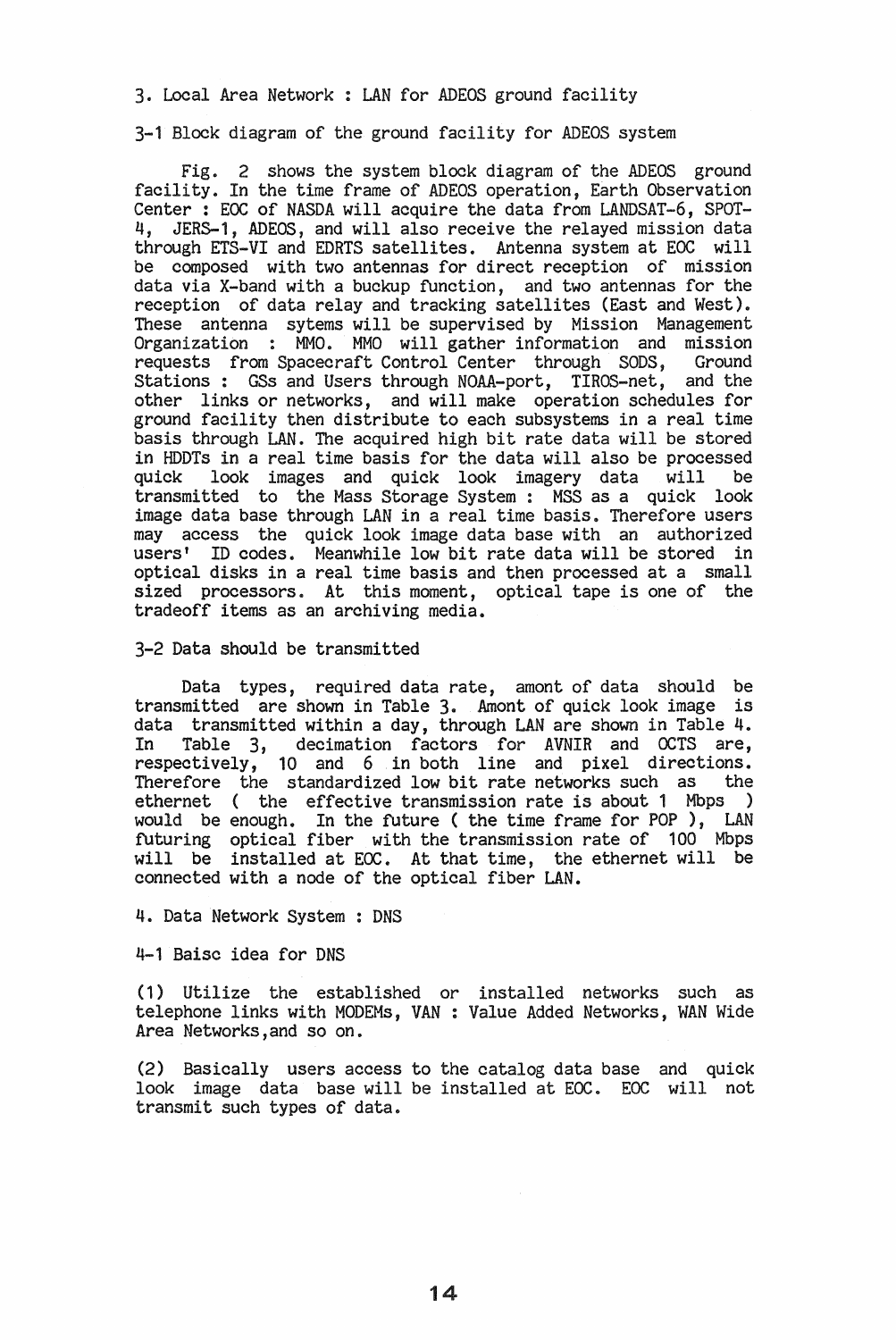(3) Data link between SODS and EOC will be neccesary for the purpose of the site diversity function for acquired data from DRTS satellites ..

4-2 Users to access

Users who wish access to the data bases can be categorized into the following four types.

(1) The specified users: with the specified links

(2) General users : with the telephone links

(3) External users in the forein contries ( EOSDIS, NOAA-port, TIROS-net, etc ) : through the KDD Vienus-p links for instance

(4) Internal users (SODS, etc): optical fiber links, or communication satellite channels, and so on.

## 5. Concluding remarks

A conceptual design of ground facility for ADEOS system is now on going.. For more detailes, we will report at the other opportunity.

Earth observation system, essentially, can world wide observation. In some application fields, there must exist a strong desire of data transmission in real time or quasi real time basis. In order to encourage users community, and to improve efficiency of ground facilities on data handling, world wide remote sensing data networking is getting more important.

References

(1) Koizumi, S and K. ARAI, A future program on remote sensing satellite in Japan - Advanced Earth Observing Satellite : ADEOS -<br>, International Space Year Conference in Hawaii, 19 - 21 Aug. 1987.

(2) NOAA, CEOS Working Group on Data meeting, 1987.

(3) ESA, CEOS Working Group on Data meeting, 1987.

(4) NASA, CEOS Working Group on Data meeting, 1988.

(5) NASDA, personal correspondence, 1988.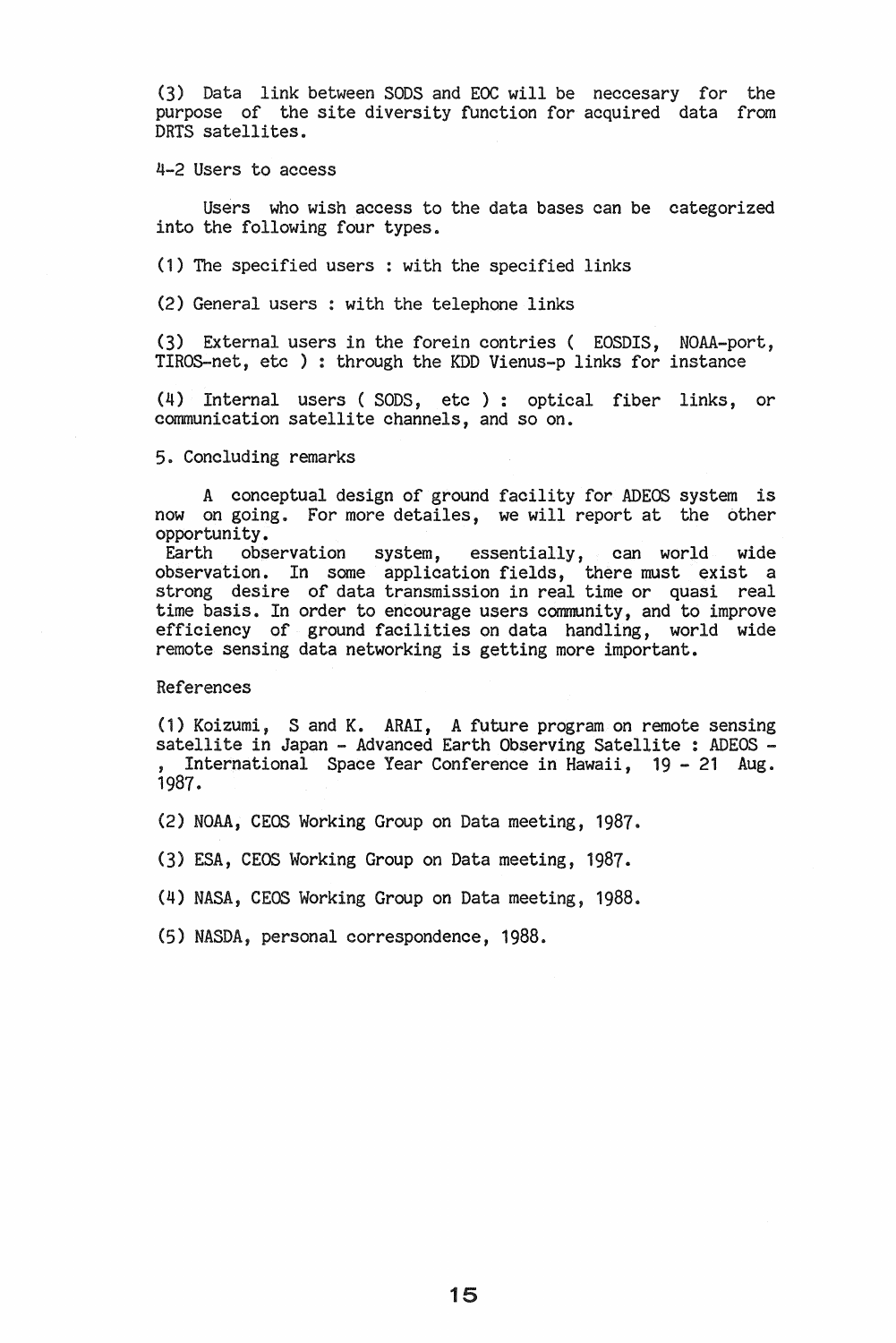

Fig. 1 The ADEOS Data Link System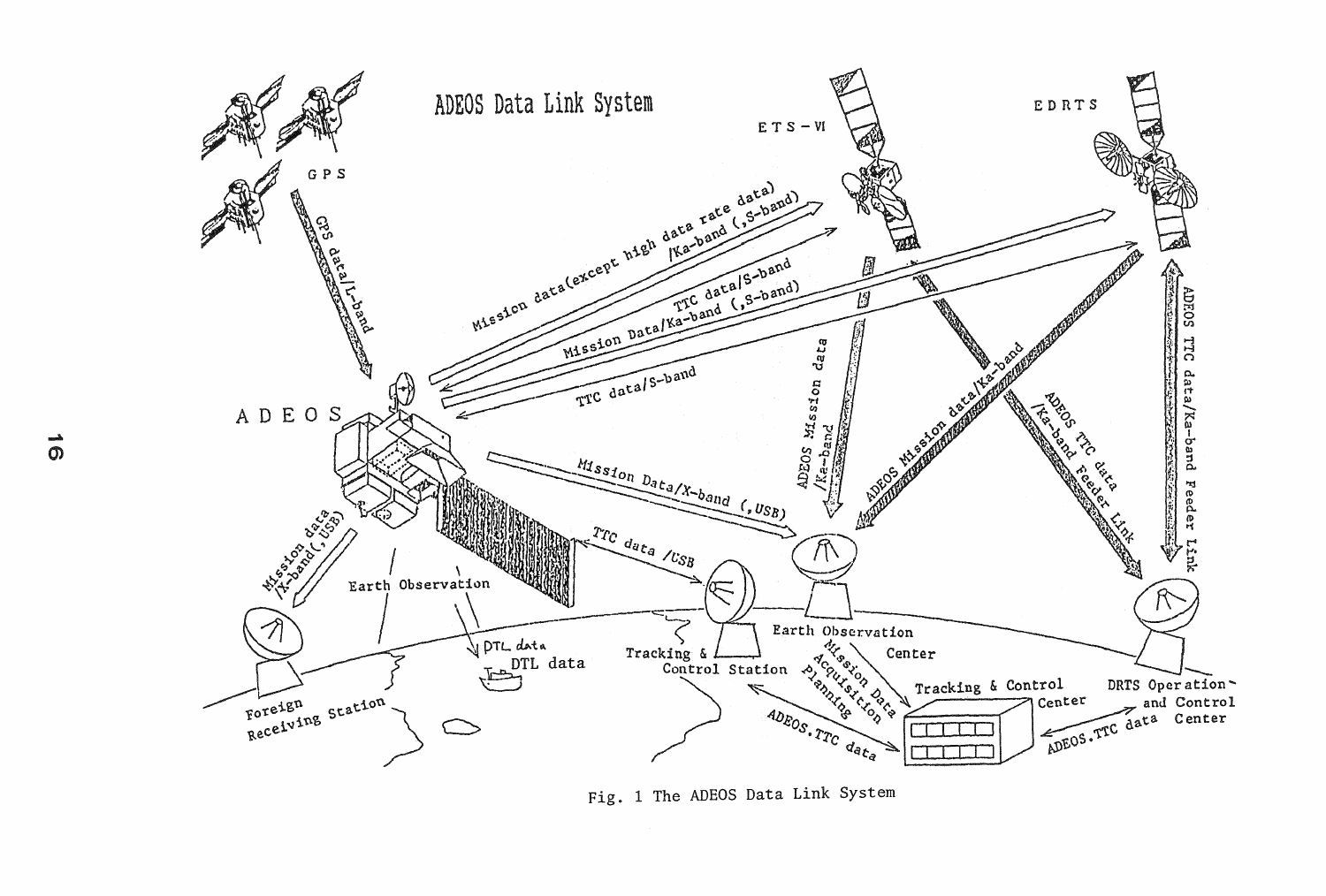

Fig. 2 Data acquisition System for ADEOS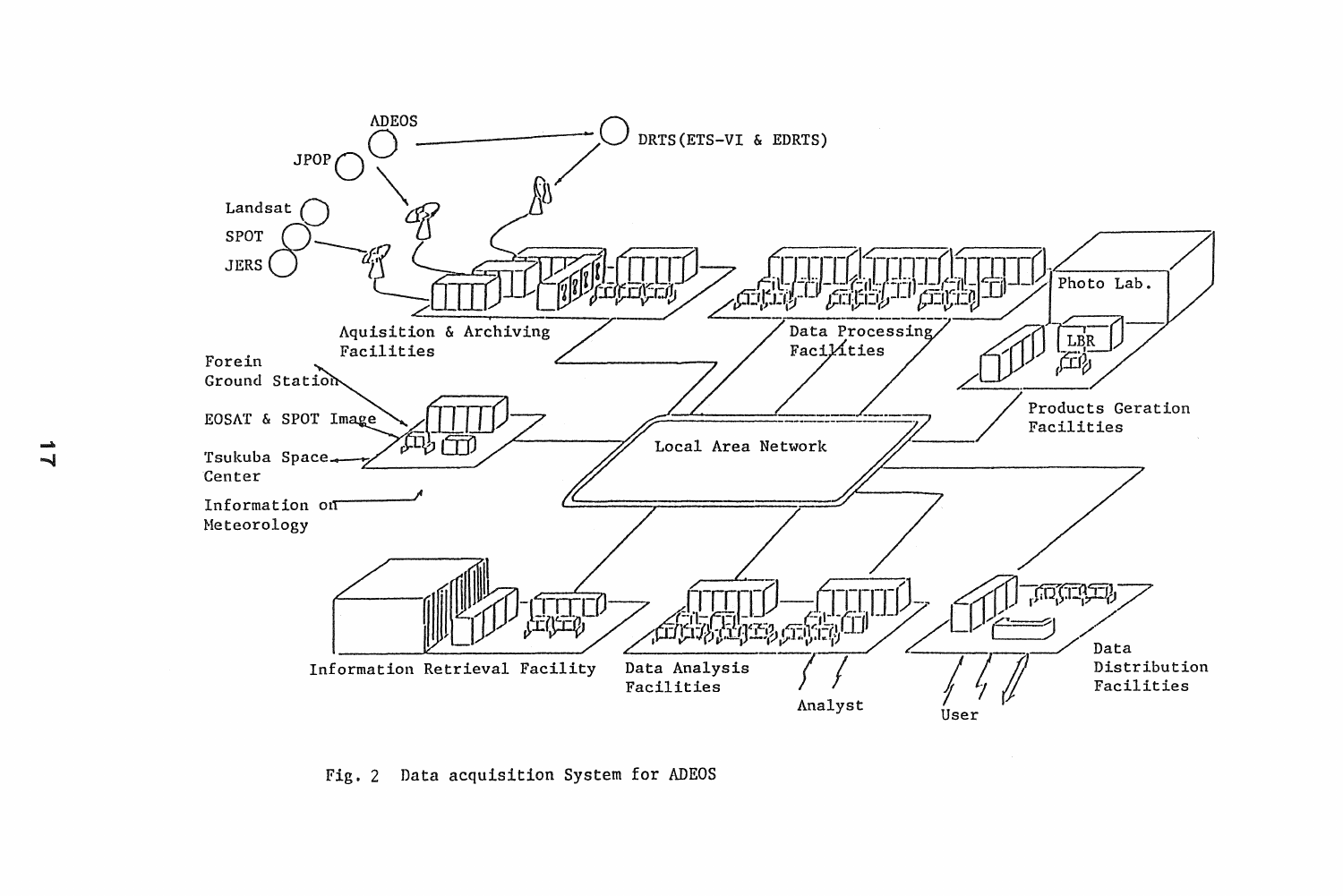Table 1 Communication Link to Access to ADEOS

| Item                            | Frequency band   Data Rate           |                | Content                |  |  |
|---------------------------------|--------------------------------------|----------------|------------------------|--|--|
| VIA EDRTS                       | Ka band                              | $120$ Mbps     | Mission data           |  |  |
|                                 | $A - E: S$ band<br>$E - G$ : Ka band | $1 - 2$ Kbps   | <b>TTC</b> data        |  |  |
| VIA ETS-VI                      | Ka band                              | 2 Mbps         | A part of Mission data |  |  |
|                                 | $A - E: S$ band<br>$E - G$ : Ka band | $1 - .2$ Kbps  | TTC data               |  |  |
| EOC/Forein<br>Ground Station    | X band                               | 60 Mbps $x$ 2  | Mission data           |  |  |
| TACS/Forein<br>Tracking Station | <b>USB</b>                           | $1 - 2$ Kbps   | TTC data               |  |  |
| Direct Access                   | UHF or VHF                           | $1 - 100$ Kbps | DCS or DTL data        |  |  |
| $\Lambda = 0.1000$ $\mu$ mond   |                                      |                |                        |  |  |

A - E:ADEOS to EDRTS or ETS-VI

 $\overline{1}$ 

E - G:EDRTS/ETS-VI to DRTS ground station

Table 2\_ Specification of OCTS

| Item                  | Specification(Goal)                                                       |  |  |
|-----------------------|---------------------------------------------------------------------------|--|--|
| Wave Length<br>Region | Visible:6 bands, Middle IR:1 band,<br>Near IR:2 bands, Thermal IR:3 bands |  |  |
| Scan Angle            | Approximately $+/-$ 40 deg.                                               |  |  |
| <b>IFOV</b>           | $0.85$ mrad $(1.7$ mrad for mid. IR)                                      |  |  |
| Tilting Angle         | $+/- 20 \text{ deg.} (5 \text{ deg. step})$                               |  |  |
| Scanning Sytem        | Mechanical Mirror Vibration                                               |  |  |
| Optics                | Reflection type                                                           |  |  |
| Weight                | Approximately 180 kg                                                      |  |  |
|                       | Power Consumption Approximately 240 W                                     |  |  |